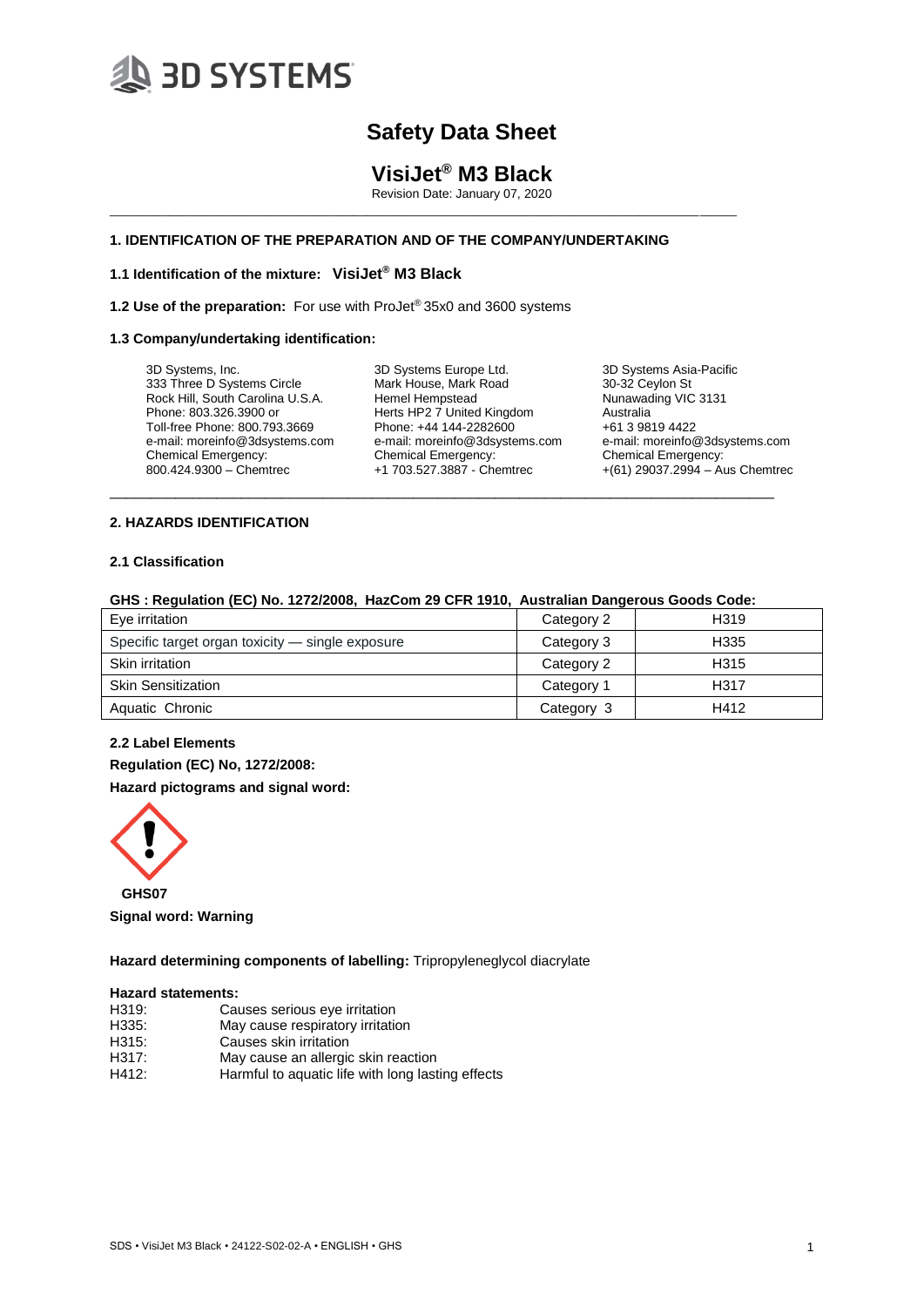

# **VisiJet® M3 Black**

Revision Date: January 07, 2020

\_\_\_\_\_\_\_\_\_\_\_\_\_\_\_\_\_\_\_\_\_\_\_\_\_\_\_\_\_\_\_\_\_\_\_\_\_\_\_\_\_\_\_\_\_\_\_\_\_\_\_\_\_\_\_\_\_\_\_\_\_\_\_\_\_\_\_\_\_\_\_\_\_\_\_\_\_\_\_\_\_\_\_\_\_

### **Precautionary statements:**

### **Prevention:**

P260: Do not breathe dust/fume/gas/mist/vapors/spray.

P264: Wash contaminated skin thoroughly after handling.

P270: Do not eat, drink or smoke when using this product.

P271: Use only outdoors or in a well-ventilated area.

P272: Contaminated work clothing should not be allowed out of the workplace.

P273: Avoid release to the environment.

P280: Wear protective gloves/protective clothing/eye protection/face protection.

P285: In case of inadequate ventilation wear respiratory protection.

### **Response:**

P314: Get medical advice/attention if you feel unwell.

P302 + P352: IF ON SKIN: Wash with plenty of soap and water

P333 + P313: If skin irritation or rash occurs: Get medical advice/attention.

P305 + P351 + P338: IF IN EYES: Rinse cautiously with water for several minutes. Remove contact lenses, if present and easy to do. Continue rinsing.

\_\_\_\_\_\_\_\_\_\_\_\_\_\_\_\_\_\_\_\_\_\_\_\_\_\_\_\_\_\_\_\_\_\_\_\_\_\_\_\_\_\_\_\_\_\_\_\_\_\_\_\_\_\_\_\_\_\_\_\_\_\_\_\_\_\_\_\_\_\_\_\_\_\_\_\_\_\_\_\_\_\_\_\_\_\_\_

P307 + P311: IF exposed: Call a POISON CENTER or doctor/physician.

## **Storage:**

P410 + P403: Protect from sunlight. Store in a well-ventilated place.

### **Disposal:**

P501 -Dispose of contents/container in accordance with local/state/regional regulations

## **3. COMPOSITION/INFORMATION ON INGREDIENTS**

**3.1 Chemical characterization: Description:** Organic mixture

# **3.2 Dangerous components:**

|                                    |               | EC-No       |           | <b>Classification</b>                                                                                        |  |
|------------------------------------|---------------|-------------|-----------|--------------------------------------------------------------------------------------------------------------|--|
| <b>Chemical name</b>               | <b>CAS-No</b> |             | %         | <b>Regulation (EC) 1272/2008</b>                                                                             |  |
| Ethoxylated bisphenol A diacrylate | 64401-02-1    | 613-584-2   | $10 - 20$ | Eye Irrit.2, H319<br>Skin Irrit. 2, H315                                                                     |  |
| Urethane acrylate oligomers        | proprietory   | proprietory | $20 - 40$ | Eye Irrit. 2, H319<br>Skin Irrit. 2. H 315<br>STOT SE 3. H335                                                |  |
| Tripropyleneglycol diacrylate      | 42978-66-5    | 256-032-2   | $1.5-3$   | Eye Irrit. 2, H319<br>Skin Irrit. 2. H 315<br>STOT SE 3, H335,<br>Skin Sens. 1, H317<br>Agu. Chronic 2, H411 |  |

## **4. FIRST AID MEASURES**

**4.1 General Information**: Ensure that eyewash stations and safety showers are close to the workstation location.

**4.2 In case of inhalation:** May cause respiratory irritation. Move affected person to fresh air. If respiratory irritation occurs, if breathing becomes difficult seek medical attention immediately.

**4.3 In case of skin contact:** May cause irritation or sensitization by skin contact , including redness and/or swelling. Immediately flush skin with plenty of soap and water. Remove contaminated clothing and shoes. Get medical attention if symptoms occur. Wash clothing before reuse.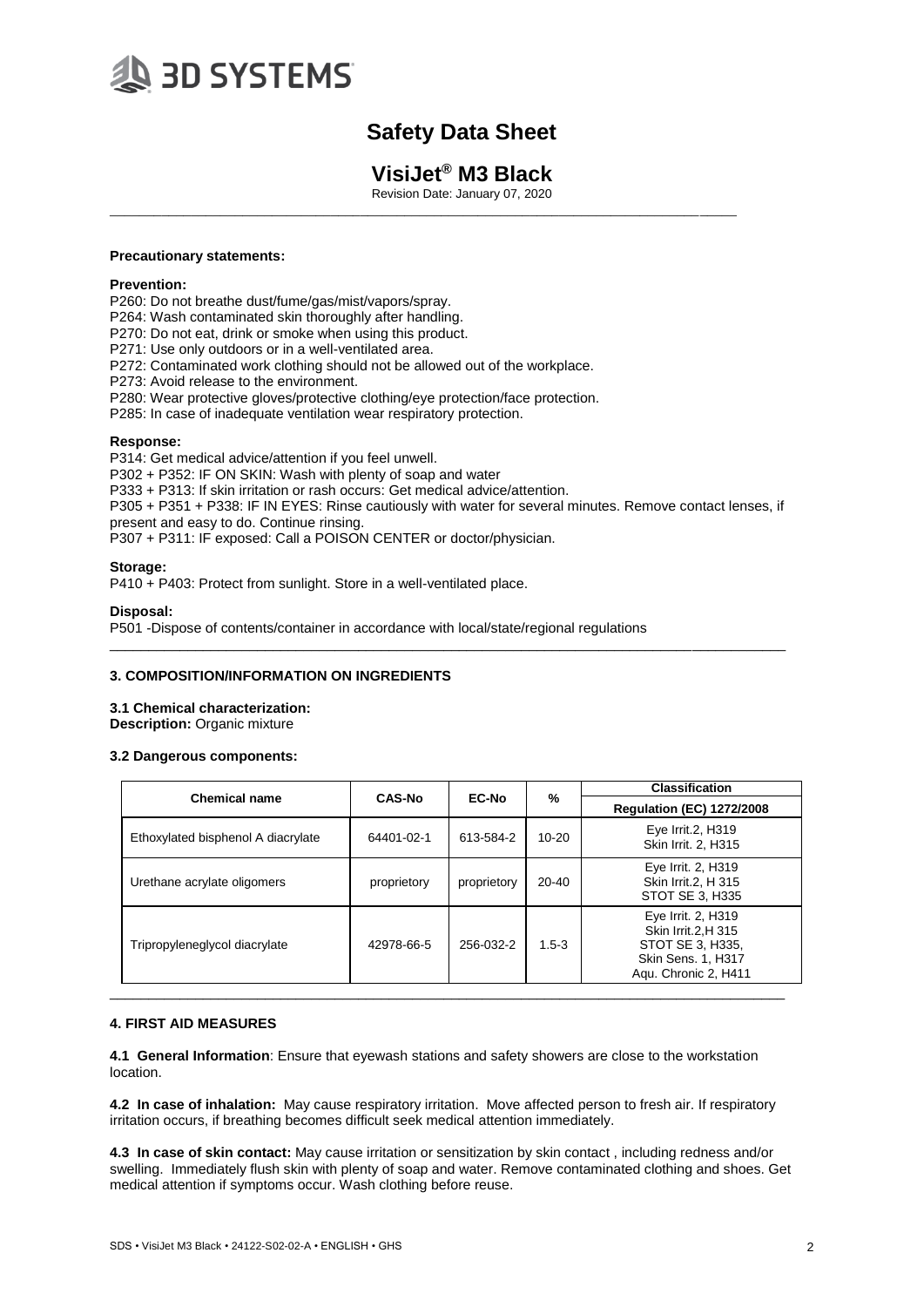

# **VisiJet® M3 Black**

Revision Date: January 07, 2020

\_\_\_\_\_\_\_\_\_\_\_\_\_\_\_\_\_\_\_\_\_\_\_\_\_\_\_\_\_\_\_\_\_\_\_\_\_\_\_\_\_\_\_\_\_\_\_\_\_\_\_\_\_\_\_\_\_\_\_\_\_\_\_\_\_\_\_\_\_\_\_\_\_\_\_\_\_\_\_\_\_\_\_\_\_

**4.4 In case of eye contact:** Irritating to eyes. Causes redness, swelling and pain. Immediately flush eyes with plenty of water for at least 15 minutes. Get medical attention if symptoms persist.

**4.5 In case of ingestion**: Irritating to mouth, throat and stomach. If ingested, drink plenty of water and seek immediate medical attention. Do not induce vomiting.

**4.6 Self-protection of the first aider:** Put on appropriate protective equipment (see section 8). Move exposed person to fresh air. Remove contaminated clothing and shoes.

\_\_\_\_\_\_\_\_\_\_\_\_\_\_\_\_\_\_\_\_\_\_\_\_\_\_\_\_\_\_\_\_\_\_\_\_\_\_\_\_\_\_\_\_\_\_\_\_\_\_\_\_\_\_\_\_\_\_\_\_\_\_\_\_\_\_\_\_\_\_\_\_\_\_\_\_\_\_\_\_\_

# **5. FIRE-FIGHTING MEASURES**

**5.1. Suitable extinguishing media:** Water mist, dry chemical, carbon dioxide, or appropriate foam.

**5.2 Extinguishing media, which must not be used for safety reasons**: High volume water jet.

**5.3 Special exposure hazards arising from the substance or preparation itself, combustion products, resulting gases:** Thermal decomposition products can include CO<sub>2</sub>, CO, NO<sub>x</sub> and smoke.

**5.4 Special protective equipment for fire fighters:** Wear full protective clothing, including helmet, selfcontained positive-pressure or pressure demand breathing apparatus, protective clothing and facemask.

\_\_\_\_\_\_\_\_\_\_\_\_\_\_\_\_\_\_\_\_\_\_\_\_\_\_\_\_\_\_\_\_\_\_\_\_\_\_\_\_\_\_\_\_\_\_\_\_\_\_\_\_\_\_\_\_\_\_\_\_\_\_\_\_\_\_\_\_\_\_\_\_\_\_\_\_\_\_\_\_

**5.5 Additional information:** Move container from area if it can be done without risk. Cool containers with water spray. Avoid inhalation of material or combustion by-products.

## **6. ACCIDENTAL RELEASE MEASURES**

**6.1. Personal precautions:** Keep unnecessary personnel away. Wear appropriate protective equipment and clothing. Consult expert immediately.

**6.2 Environmental precautions:** Stop the flow of material, if this is without risk. Ventilate contaminated area. Eliminate sources of ignition. In case of contamination of aquatic environment, inform local authorities.

\_\_\_\_\_\_\_\_\_\_\_\_\_\_\_\_\_\_\_\_\_\_\_\_\_\_\_\_\_\_\_\_\_\_\_\_\_\_\_\_\_\_\_\_\_\_\_\_\_\_\_\_\_\_\_\_\_\_\_\_\_\_\_\_\_\_\_\_\_\_\_\_\_\_\_\_\_\_\_\_

**6.3 Methods for cleaning up:** Wear appropriate protective equipment and clothing. Absorb spillage with suitable absorbent materials. Place all waste in an appropriate container for disposal. The material and its container must be disposed of as hazardous waste. Keep away from sources of ignition.

## **7. HANDLING AND STORAGE**

**7.1 Handling** Provide adequate ventilation. Use suitable protective equipment. Avoid contact with skin and eyes. Do not breathe vapors or mist. Avoid ignition sources. Do not allow to enter drains or watercourses.

**7.2 Storage:** Store sealed in the original container at room temperature. Keep this material indoors in a cool, dry, well-ventilated place. Store out of direct sunlight or UV light sources. Storage Temperature: below 35 °C / 95 °F. Storage class 10, environmentally hazardous liquids.

\_\_\_\_\_\_\_\_\_\_\_\_\_\_\_\_\_\_\_\_\_\_\_\_\_\_\_\_\_\_\_\_\_\_\_\_\_\_\_\_\_\_\_\_\_\_\_\_\_\_\_\_\_\_\_\_\_\_\_\_\_\_\_\_\_\_\_\_\_\_\_\_\_\_\_\_\_\_\_\_\_\_\_\_\_\_\_\_\_\_

# **8. EXPOSURE CONTROLS / PERSONAL PROTECTION**

## **8.1 Exposure limit values:**

General Product Information: No occupational exposure limits (PEL/TWA) have been established for this product.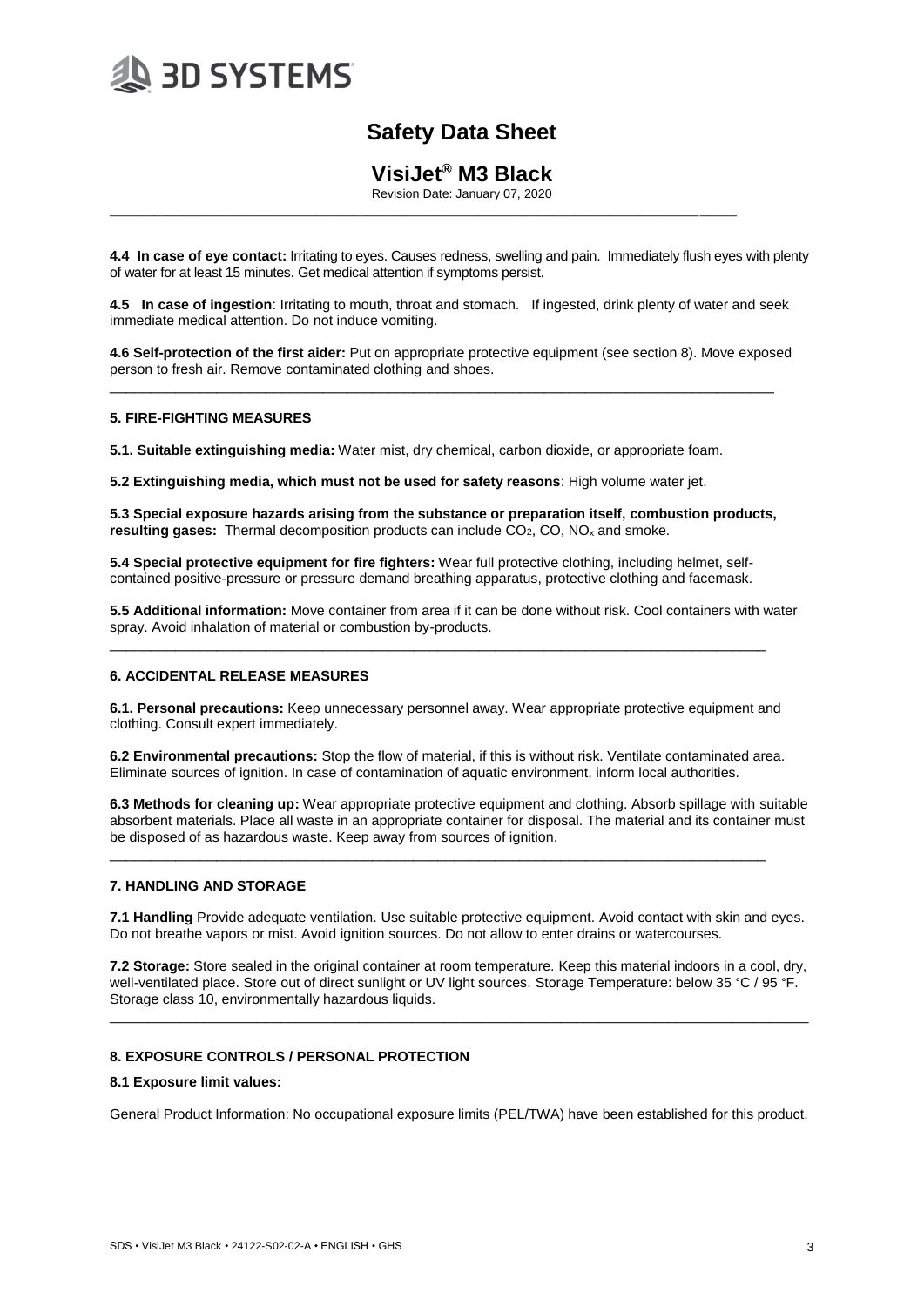

# **VisiJet® M3 Black**

Revision Date: January 07, 2020

\_\_\_\_\_\_\_\_\_\_\_\_\_\_\_\_\_\_\_\_\_\_\_\_\_\_\_\_\_\_\_\_\_\_\_\_\_\_\_\_\_\_\_\_\_\_\_\_\_\_\_\_\_\_\_\_\_\_\_\_\_\_\_\_\_\_\_\_\_\_\_\_\_\_\_\_\_\_\_\_\_\_\_\_\_

#### Component Analysis:

| Component                          | <b>Component Manufacturer IEL</b><br>(Internal Exposure Limit) |
|------------------------------------|----------------------------------------------------------------|
| Ethoxylated bisphenol A diacrylate | ΝA                                                             |
| Urethane acrylate oligomers        | <b>NA</b>                                                      |
| Tripropyleneglycol diacrylate      | <b>NA</b>                                                      |

#### **8.2 Exposure controls**

**Technical measures to prevent exposure:** Use local exhaust ventilation.

**Instructual measures to prevent exposure:** When using, do not eat, drink or smoke. Wash hands after handling and before eating, smoking and using the lavatory and at the end of the day.

### **Personal protection equipment:**

**Respiratory protection:** If ventilation cannot effectively keep vapor concentrations below established limits, appropriate certified respiratory protection must be provided. **Hand protection:** Use impervious nitrile gloves. **Eye protection:** Wear safety glasses or chemical goggles. **Body protection:** Use apron and closed shoes.

 $\_$  ,  $\_$  ,  $\_$  ,  $\_$  ,  $\_$  ,  $\_$  ,  $\_$  ,  $\_$  ,  $\_$  ,  $\_$  ,  $\_$  ,  $\_$  ,  $\_$  ,  $\_$  ,  $\_$  ,  $\_$  ,  $\_$  ,  $\_$  ,  $\_$  ,  $\_$  ,  $\_$  ,  $\_$  ,  $\_$  ,  $\_$  ,  $\_$  ,  $\_$  ,  $\_$  ,  $\_$  ,  $\_$  ,  $\_$  ,  $\_$  ,  $\_$  ,  $\_$  ,  $\_$  ,  $\_$  ,  $\_$  ,  $\_$  ,

## **9. PHYSICAL AND CHEMICAL PROPERTIES**

#### **9.1 Appearance:**

**Physical state:** soft solid to paste **Colour**: black **Odour:** Mild

#### **9.2 Important health, safety and environmental information**

| pH (20 °C):                     | ΝA                 |  |
|---------------------------------|--------------------|--|
| Melting point/range (°C):       | 55-65              |  |
| Boiling point/range (°C):       | ΝA                 |  |
| Flash point $(^{\circ}C)$ :     | 181 (COC)          |  |
| lgnition temperature (°C):      | ΝA                 |  |
| Vapour pressure (°C):           | ΝA                 |  |
| Density (g/cm3):                | 1.1                |  |
| Bulk density (kg/m3):           | ΝA                 |  |
| Water solubility (20°C in g/l): | slightly soluble   |  |
| <b>Partition coefficient:</b>   | ΝA                 |  |
| n-Octanol/Water (log Po/w):     | ΝA                 |  |
| Viscosity, dynamic (mPa s):     | 13 $(80^{\circ}C)$ |  |
| Dust explosion hazard:          | ΝA                 |  |
| <b>Explosion limits:</b>        | ΝA                 |  |
|                                 |                    |  |

## **10. STABILITY AND REACTIVITY**

**10.1 Conditions to avoid:** Avoid exposure to heat and light. Take necessary actions to avoid static electricity discharge.

**10.2 Materials to avoid:** Oxidizing materials, strong acids and strong bases.

**10.3 Hazardous decomposition products:** Carbon dioxide, carbon monoxide and other toxic fumes can be released at high temperatures or upon burning. \_\_\_\_\_\_\_\_\_\_\_\_\_\_\_\_\_\_\_\_\_\_\_\_\_\_\_\_\_\_\_\_\_\_\_\_\_\_\_\_\_\_\_\_\_\_\_\_\_\_\_\_\_\_\_\_\_\_\_\_\_\_\_\_\_\_\_\_\_\_\_\_\_\_\_\_\_\_\_\_\_\_\_\_\_\_\_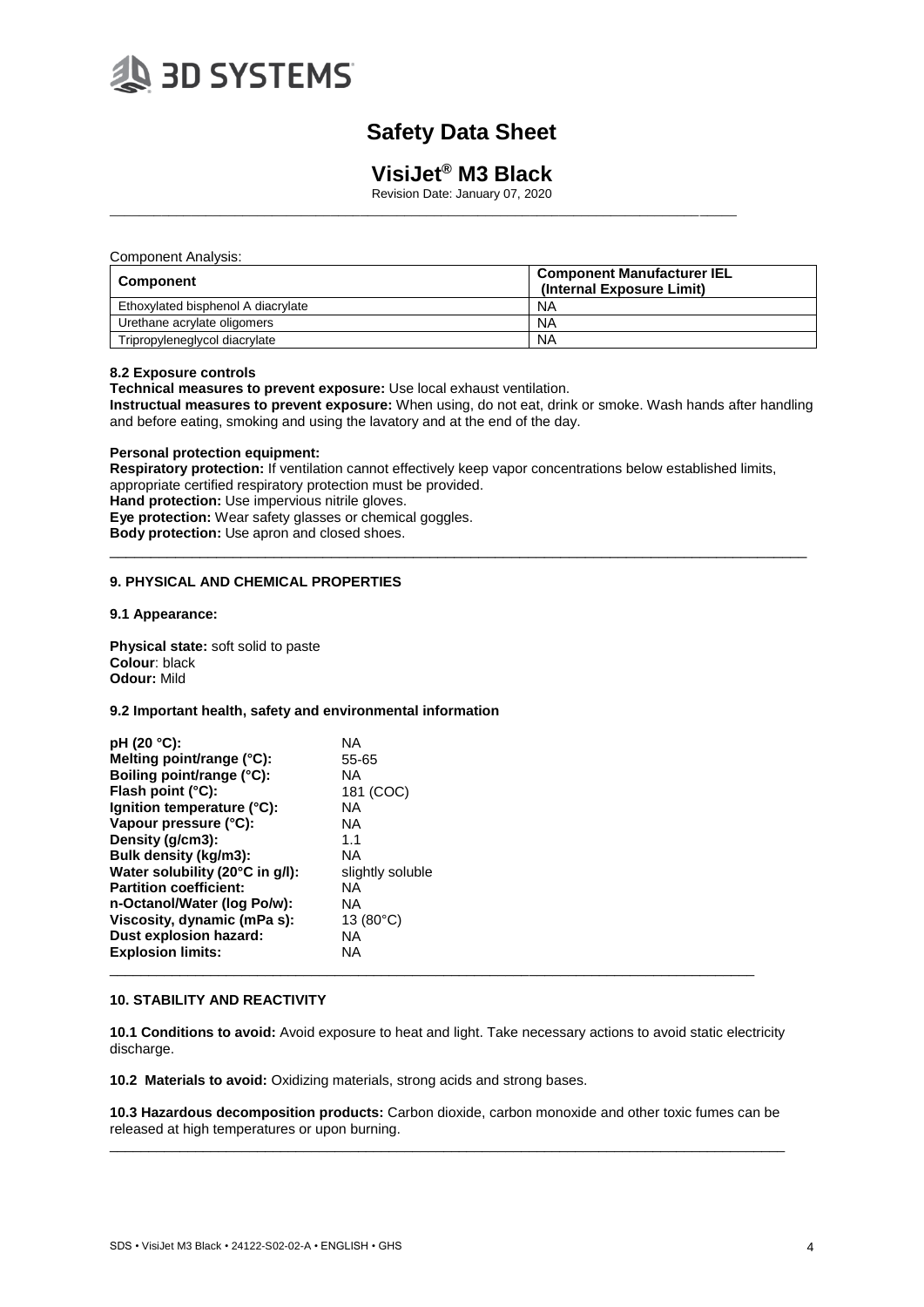

# **VisiJet® M3 Black**

Revision Date: January 07, 2020

\_\_\_\_\_\_\_\_\_\_\_\_\_\_\_\_\_\_\_\_\_\_\_\_\_\_\_\_\_\_\_\_\_\_\_\_\_\_\_\_\_\_\_\_\_\_\_\_\_\_\_\_\_\_\_\_\_\_\_\_\_\_\_\_\_\_\_\_\_\_\_\_\_\_\_\_\_\_\_\_\_\_\_\_\_

### **11. TOXICOLOGICAL INFORMATION**

#### **11.1 Toxicokinetics, metabolism and distribution:** NA

### **11.2 Acute effects (toxicity tests)**

| <b>Component</b>                   | LD <sub>50</sub> Oral | LD <sub>50</sub> Dermal |
|------------------------------------|-----------------------|-------------------------|
| Ethoxylated bisphenol A diacrylate | NA                    | NA                      |
| Urethane acrylate oligomers        | >5000mg/kg (rat)      | <b>NA</b>               |
| Tripropyleneglycol diacrylate      | > 2000 ma/ka          | N/A                     |

**Irritation to respiratory tract:** irritating **Skin irritation**: irritating **Eye irritation:** irritating **Sensitisation: Causes sensitisation** 

#### **11.3 Experiences made in practice**

Once sensitized, a severe allergic reaction may occur when subsequently exposed to very low levels.

#### **11.4 General remarks:**

Carcinogenicity: None of this product's components are listed by ACGIH, IARC, OSHA, NIOSH, or NTP.

\_\_\_\_\_\_\_\_\_\_\_\_\_\_\_\_\_\_\_\_\_\_\_\_\_\_\_\_\_\_\_\_\_\_\_\_\_\_\_\_\_\_\_\_\_\_\_\_\_\_\_\_\_\_\_\_\_\_\_\_\_\_\_\_\_\_\_\_\_\_\_\_\_\_\_\_\_\_\_\_\_\_\_\_\_\_\_

#### **12. Ecological information**

**12.1 Ecotoxicity:** The aquatic toxicity of the product is unknown; however based on components, it is predicted that this material may be harmful to aquatic organisms or cause long-term adverse effects in the aquatic environment. Prevent contamination of soil, drains and surface waters. .No ecotoxicity data are available for this product's components.

**12.2 Mobility:** No information available for product.

**12.3 Persistence and degradability:** No information available for product.

**12.4 Results of PBT assessment:** No information available for product

**12.5 Other adverse effects:** No information available for product

## **13. DISPOSAL CONSIDERATIONS**

**13.1 Appropriate disposal / Product:** Do not contaminate drains, soil or surface waters with this material or its container. Reduce waste by attempting to utilize product completely. Dispose of this container and its contents in accordance with all local, state, and federal regulations. Do not reuse or refill.

\_\_\_\_\_\_\_\_\_\_\_\_\_\_\_\_\_\_\_\_\_\_\_\_\_\_\_\_\_\_\_\_\_\_\_\_\_\_\_\_\_\_\_\_\_\_\_\_\_\_\_\_\_\_\_\_\_\_\_\_\_\_\_\_\_\_\_\_\_\_\_\_\_\_\_\_\_\_\_\_\_\_\_\_\_

#### **13.2 Waste codes / waste designations according to EWC / AVV:** 070208

#### **13.3 Appropriate packaging:** NA

**13.4 Additional information:** Prior to disposal 3D Systems recommends consulting an approved waste disposal firm to ensure regulatory compliance. \_\_\_\_\_\_\_\_\_\_\_\_\_\_\_\_\_\_\_\_\_\_\_\_\_\_\_\_\_\_\_\_\_\_\_\_\_\_\_\_\_\_\_\_\_\_\_\_\_\_\_\_\_\_\_\_\_\_\_\_\_\_\_\_\_\_\_\_\_\_\_\_\_\_\_\_\_\_\_\_\_\_\_\_\_

# **14. TRANSPORT INFORMATION**

**14.1 Land transport (ADR/RID/GGVSE):** Not Regulated

#### **14.2 Sea transport (IMDG-Code/GGVSee):** Not Regulated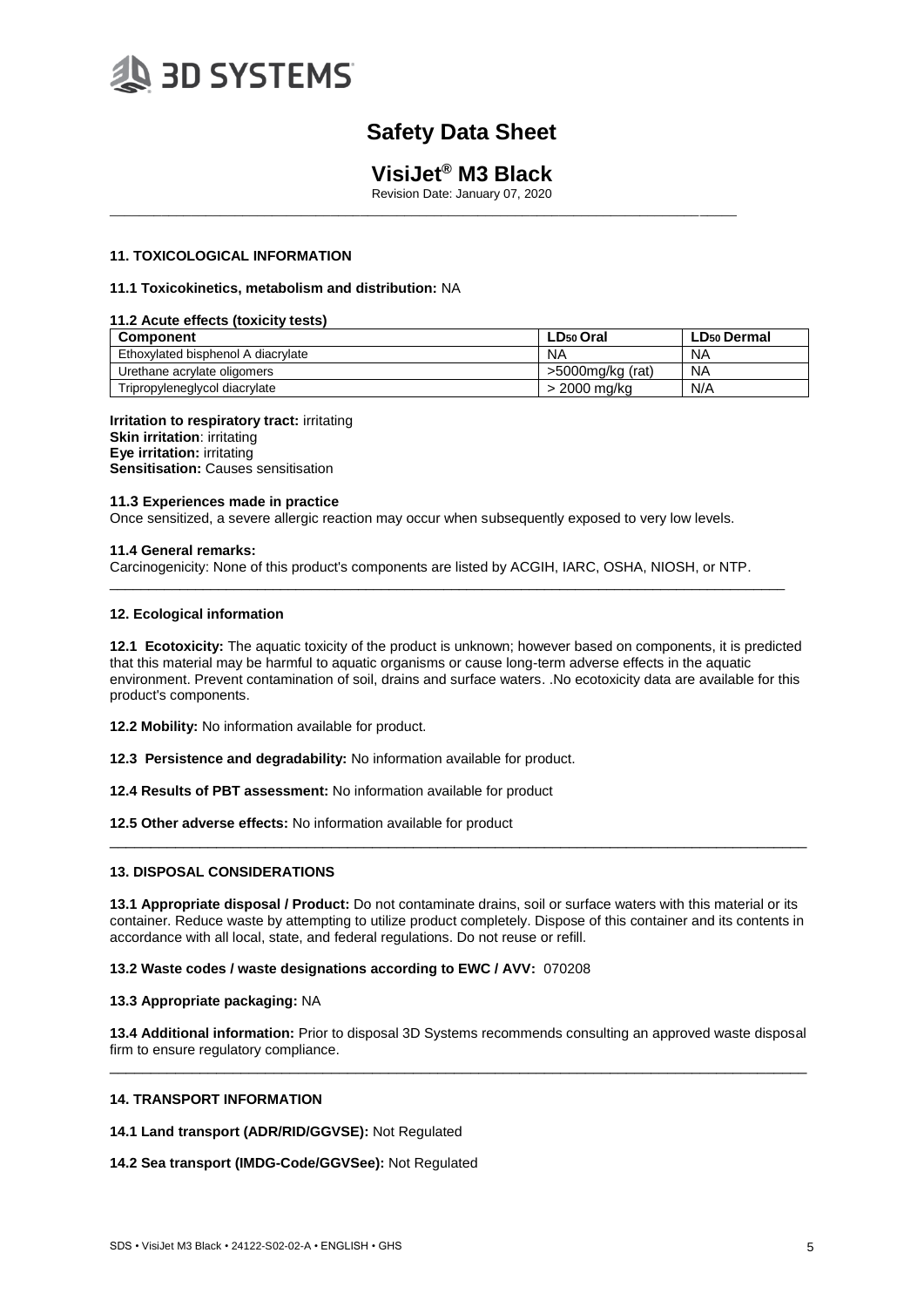

# **VisiJet® M3 Black**

Revision Date: January 07, 2020

\_\_\_\_\_\_\_\_\_\_\_\_\_\_\_\_\_\_\_\_\_\_\_\_\_\_\_\_\_\_\_\_\_\_\_\_\_\_\_\_\_\_\_\_\_\_\_\_\_\_\_\_\_\_\_\_\_\_\_\_\_\_\_\_\_\_\_\_\_\_\_\_\_\_\_\_\_\_\_\_\_\_\_\_\_

\_\_\_\_\_\_\_\_\_\_\_\_\_\_\_\_\_\_\_\_\_\_\_\_\_\_\_\_\_\_\_\_\_\_\_\_\_\_\_\_\_\_\_\_\_\_\_\_\_\_\_\_\_\_\_\_\_\_\_\_\_\_\_\_\_\_\_\_\_\_\_\_\_\_\_\_\_\_\_

#### **14.3 Air transport (ICAO-IATA/DGR):** Not Regulated

# **14.4 Unites States Department of Transportation (DOT):** Not regulated:

### **15. REGULATORY INFORMATION**

#### **15.1 EU regulations**

EINEC/ELINCS/NLP: All materials are listed REACH Annex XVII: None listed

#### **15.2 National regulations**

Wassergefährdungsklasse (water hazard class, Germany): WGK 2: Hazard to waters

#### **15.3.US FEDERAL**

TSCA: All materials are listed on the TSCA Inventory or are not subject to TSCA requirements SARA 302 EHS List (40 CFR 355 Appendix A): None listed SARA 313 (40 CFR 372.65): None listed CERCLA (40 CFR 302.4): None listed

#### **15.4. Australian regulations**

SUSDP, Industrial Chemicals Act 1989: Australian Inventory of Chemical Substances, AICS: Listed

#### **15.5. Japanese regulations**

| Chemical Risk Information platform (CHRIP)                                | Listed                                                                                                        |
|---------------------------------------------------------------------------|---------------------------------------------------------------------------------------------------------------|
| Industrial Health and Safety Law                                          | not applicable                                                                                                |
| Hazardous material                                                        | not applicable                                                                                                |
| Organic solvent poison prevention rule                                    | not applicable                                                                                                |
| Ordinance on prevention of hazard due to<br>specified chemical substances | not applicable                                                                                                |
| <b>Lead Poisoning Prevention Rule</b>                                     | not applicable                                                                                                |
| Poison and Deleterious Substance Control law                              | not applicable                                                                                                |
| <b>PRTR and Promotion of Chemical</b>                                     | not applicable                                                                                                |
| Management law (PRTR Law)                                                 | no listed components                                                                                          |
| <b>Fire Services Act</b>                                                  | not applicable                                                                                                |
| <b>Explosives Law</b>                                                     | not applicable                                                                                                |
| High pressure gas safety law                                              | not applicable                                                                                                |
| <b>Export Trade Control Order</b>                                         | not applicable                                                                                                |
| Waste Disposal and Public Cleaning Law                                    | applicable. Before disposal, consult an approved waste<br>disposal operative to ensure regulatory compliance. |

### **OTHER INFORMATION**

# **16.1 Relevant Hazard Statements (number and full text) referred to in sections 2 and 3 (according to (EC) No. 1272/2008):**

\_\_\_\_\_\_\_\_\_\_\_\_\_\_\_\_\_\_\_\_\_\_\_\_\_\_\_\_\_\_\_\_\_\_\_\_\_\_\_\_\_\_\_\_\_\_\_\_\_\_\_\_\_\_\_\_\_\_\_\_\_\_\_\_\_\_\_\_\_\_\_\_\_\_\_\_\_\_\_\_

H315: Causes skin irritation

H317: May cause an allergic skin reaction

H318: Causes serious eye damage

H319: Causes serious eye irritation

H411: Toxic to aquatic life with long-lasting effects

H412: Harmful to aquatic life with long-lasting effects

H335: May cause respiratory irritation